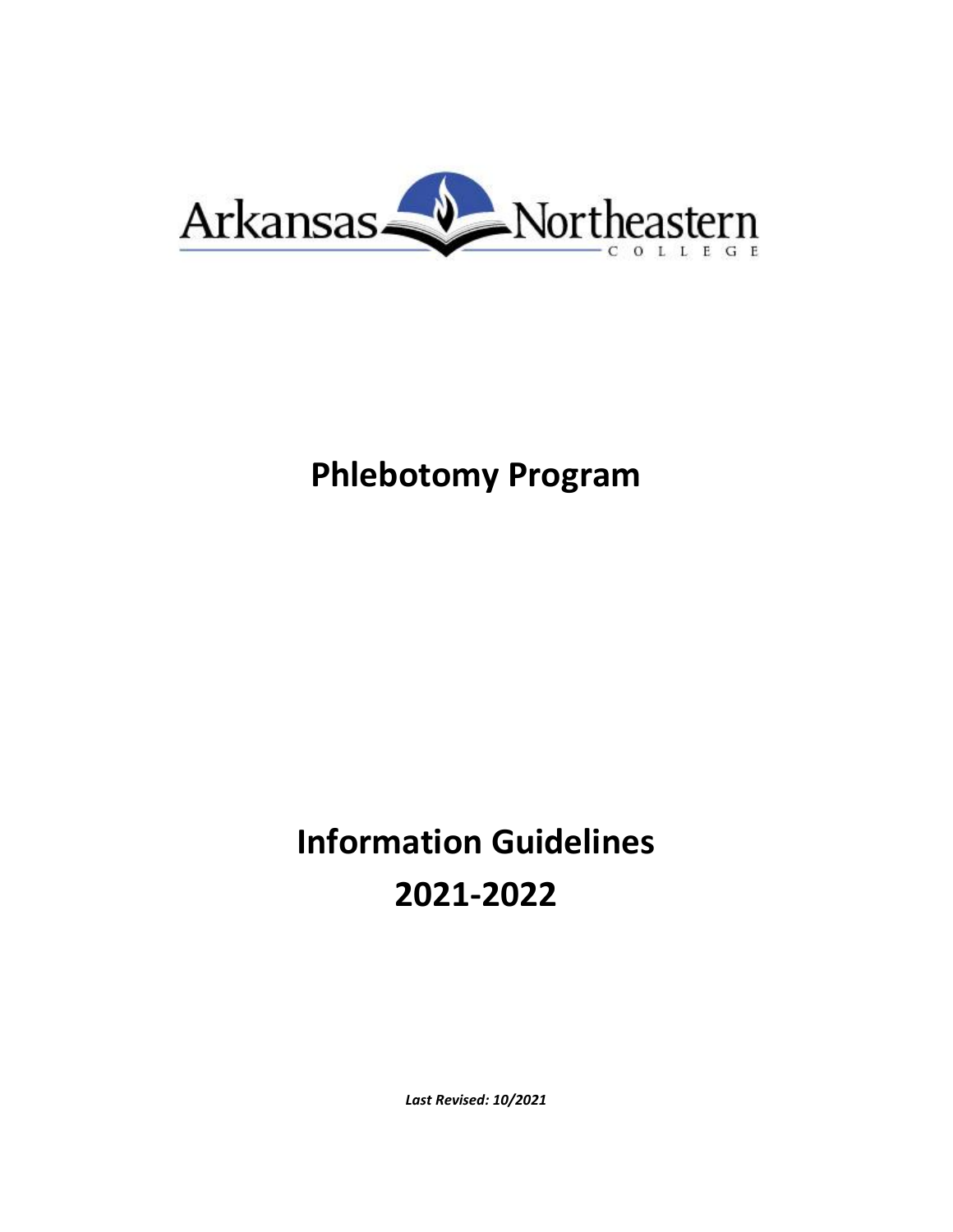# **Arkansas Northeastern College Phlebotomy Certificate Program 2021-2022**

The Certificate of Proficiency (CP) in Phlebotomy is a 16 week course at Arkansas Northeastern College that prepares students for entry level competencies as phlebotomists in hospitals, clinics, blood donor centers, and other health care settings. Students develop skills in performing phlebotomy procedures, specimen collection and processing in various health care settings. The program includes 58 hours of theory and laboratory practical in the clinical lab and didactic instructions utilizing computer aided technology. The Clinical practicum (also referred to as "Clinical Rotation"), provides 120 hours of clinical experience in real clinical settings as students are supervised by professional Medical Technologists and/or Phlebotomists.

The ANC Phlebotomy Program utilizes various alternate delivery methods to include face-to-face, multi-modal and ZOOM Optional. During the COVID-19 pandemic students will follow social distancing guidelines along with wearing a face mask or other "Personal Protection Equipment" during labs, clinicals or when social distancing is not possible. ANC COVID-19 guidelines are updated periodically. Students are requested to check the ANC Homepage for most current ANC COVID-19 Guidelines/Protocols and College announcements.

# **Admission Criteria for the CP in Phlebotomy:**

Admission to the Arkansas Northeastern College Phlebotomy Program is selective and is based on students meeting the following minimum enrollment requirements:

- 1. Complete ANC application for admission and submit to Admissions in the Registrar's Office.
- 2. Submit updated immunization records to the ANC Registrar's Office.
- 3. Submit official transcripts from any college(s) previously attended to the Registrar's Office and unofficial copies to the Allied Health Department.
- 4. Must submit official High School Transcript or GED with scores to the Registrar's office and unofficial copies to the Allied Health Department on the Main campus.
- 5. Meet with the Nursing and Allied Health Advising Specialist to ensure admission criteria is met including required ACT or ACCUPLACER scores meet the minimum skill level.
- 6. Complete and submit the Phlebotomy Application for Admission as indicated on the application.
- 7. Complete required reading and sign Phlebotomy Statement of Responsibility & Understanding of Functional Abilities and submit with Phlebotomy Admission Application*.*
- 8. Attend all scheduled Advising sessions and complete required Advising Check List as verified by the Nursing & AH Advising Specialist.
- 9. ANC students applying for admission/re-admission into one of ANC's Nursing or Allied Health Programs or Courses must have a written letter of recommendation from the previous program Director validating the student's professional good standing.
- 10. A student requesting transfer from another college into ANC's Nursing or Allied Health Programs/Courses is required to meet the ANC Transfer Policies as outlined in the ANC Catalog.

# **Selection Process:**

The Phlebotomy program may have more applicants that meet the minimum requirements for admission than positions available. Admission is therefore competitive. Students will be ranked according to their admission testing scores (ACT, ACCUPLACER); however grade point average, completion of required developmental courses, and total number of College courses completed are also reviewed for class selection.

It is the student's responsibility to keep the Allied Health Department updated with all information pertinent to maintaining accurate records. Please notify the Allied Health Secretary of any changes in name, address and telephone numbers. Incomplete files will not be reviewed for admission into the program.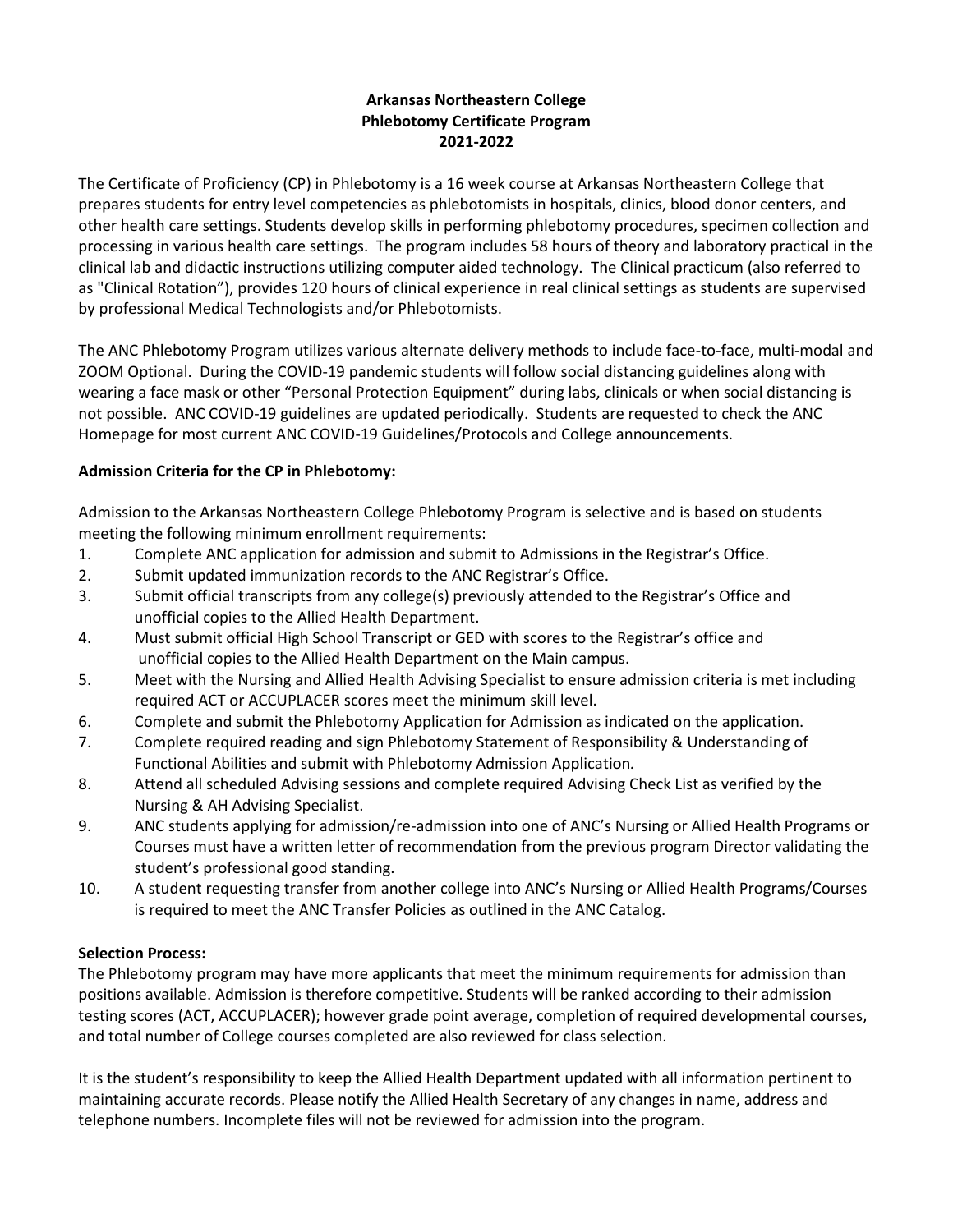| <b>CP: Phlebotomy Minimum Scores Required</b> |      |                |                |
|-----------------------------------------------|------|----------------|----------------|
| Test:                                         | Math | <b>English</b> | <b>Reading</b> |
| ACT                                           | 11   | 11             | 13             |
| ACCUPLACER-CL                                 | 26A  | 52             | 36             |
| ACCUPLACER-NG                                 | 216A | 224            | 224            |
|                                               |      |                |                |

#### **Admission Placement Scores**

**Certificate of Proficiency (CP) in Phlebotomy Course Number Course Name Credit Hours Pre-requisites/Co-requisites**

| <b>Course</b>             | <b>Curse Name</b>                     | <b>Credit Hours</b> | <b>Pre-requisites or Co-requisites</b> |
|---------------------------|---------------------------------------|---------------------|----------------------------------------|
| <b>Number</b>             |                                       |                     |                                        |
| AH-16011 or               | <b>Medical Terminology or Medical</b> |                     | Co-requisite for Phlebotomy            |
|                           |                                       |                     | or Nursing Assistant                   |
| AH-16006                  | Phlebotomy                            | 6                   | Co-requisite Medical                   |
|                           |                                       |                     | Terminology                            |
| <b>Total Courses: (2)</b> |                                       | <b>Total Hours:</b> |                                        |
|                           |                                       |                     |                                        |

# **Personal Health Data and Medical History**

Students are required to complete the Personal Health Data and Medical History Form and submit during the scheduled orientation day prior to the first day of class. The requested health data and history information is kept confidential and will be used only as an aid in providing necessary health care if an emergency were to arise or to determine if medical clearance is necessary prior to entering the program. Students who are pregnant or who have an altered health status must have written approval from their physician to enter or continue in clinical rotations. Students must meet all stated clinical outcomes and objectives along with meeting all attendance requirements.

# **Health Insurance**

Arkansas Northeastern College does not provide medical related services, nor does the College assume responsibility for injuries incurred by students during any College activity. Medical services may be obtained from local doctors, clinics, and hospitals at the student's expense. All students are encouraged to carry their own health and accident insurance throughout the program.

# **Immunization Requirements for all Enrollees at Arkansas Colleges and Universities:**

Arkansas State Law, Act 141 of 1987, requires college students born after 1/1/57 to provide proof of immunity against measles, mumps, and rubella within 30 calendar days of enrollment. Two MMR immunizations are required. Exemptions shall be granted only by the Department of Health and must be applied for each academic year. Forms can be obtained by e-mail only at www.immunization.section@arkansas.gov after July 1, each year.

**Nursing and Allied Health MMR Immunization Policy:** Arkansas law requires all full-time students born on or after January 1, 1957 to provide proof of immunization against measles, mumps, and rubella (MMR) or immunity, or medical or non-medical exemption, or birth before 1957.

• Proof of Immunization: The immunization must be given in two doses. The first dose of the MMR must be given before the first birthday and after 1/1/1968. The second dose must be given at least 28 days after the first. Refer to Table III of the Arkansas State Board of Health, Rules and Regulations Pertaining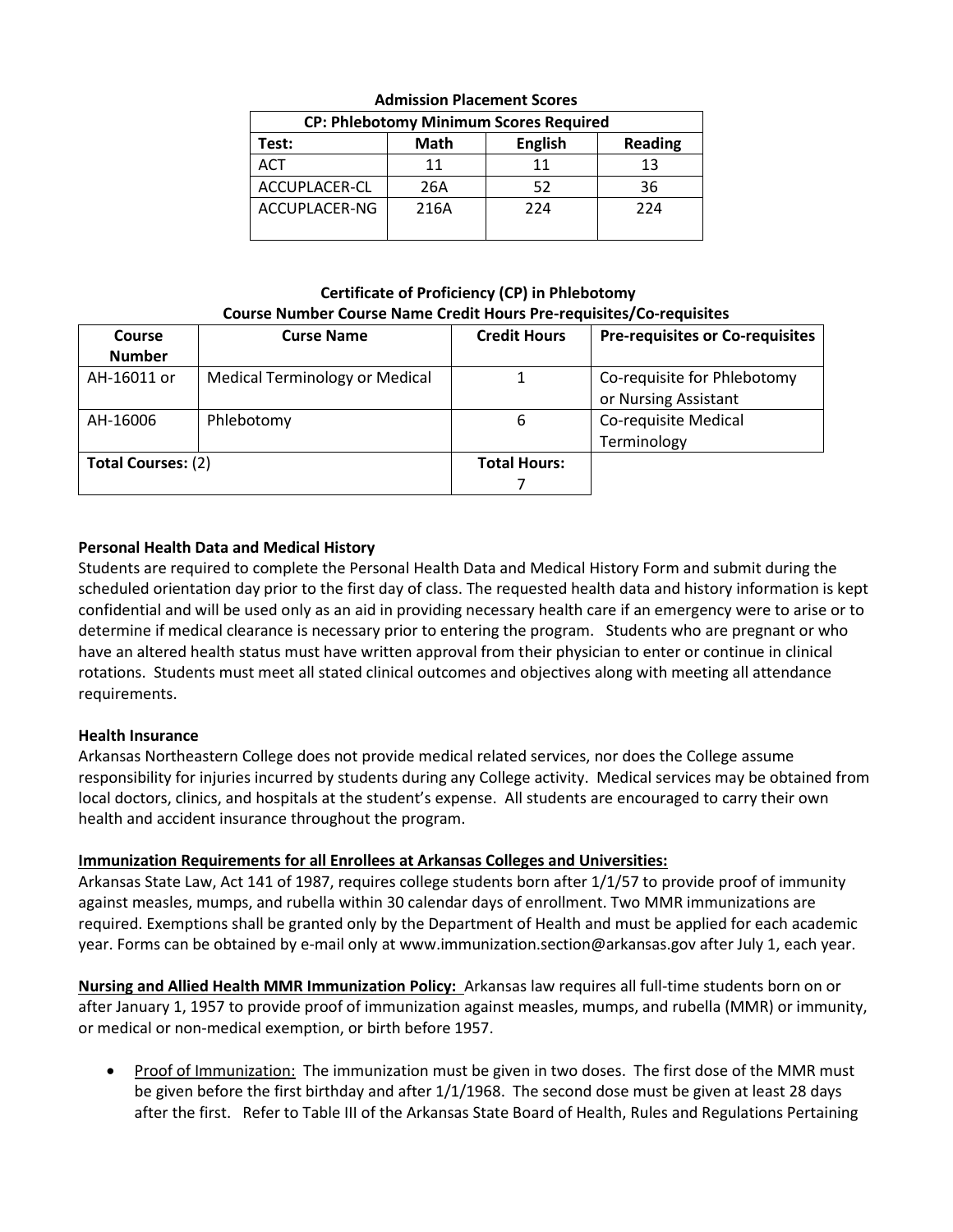to Immunization Requirements, page 16. Accepted proof of immunizations shall be those on an immunization record provided by a licensed physician, health department, military service or an official record from another educational institution in Arkansas. All accepted immunization records shall state the vaccine type and dates of vaccine administration.

• Proof of Immunity: In lieu of receiving vaccine students may provide proof of immunity. Students must submit serological test results (titers) appropriate for all three diseases (measles, mumps, and rubella) to the Arkansas Department of Health (ADH) along with a letter requesting approval of immunity. Please send letter and test results to: *Arkansas Department of Health ATTENTION: Immunization Section 4815 West Markham Street Little Rock, AR 72205*

After the Medical Director of the Immunization Section of the ADH has reviewed the letter and results, the student will receive either an approval or denial letter. If approved, it is the student's responsibility to provide ANC Registrar a copy of the letter for placement in the student's permanent file. Thereafter, annual approval is not required. If denied, the student must receive the required immunization or request an exemption (see below) through the Arkansas Department of Health.

 Medical or Non-medical Exemption: Students may apply for an authorized exemption (medical, religious, or philosophical) from the Arkansas Department of Health. Exemptions must be applied for each academic year. Forms can be obtained after July 1, each year by e-mail only at: [http://www.healthy.arkansas.gov/programsServices/infectiousDisease/Immunizations/Documents/2017-](http://www.healthy.arkansas.gov/programsServices/infectiousDisease/Immunizations/Documents/2017-2018%20College%20Immunization%20Exemption%20Application%20Packet.pdf) [2018%20College%20Immunization%20Exemption%20Application%20Packet.pdf](http://www.healthy.arkansas.gov/programsServices/infectiousDisease/Immunizations/Documents/2017-2018%20College%20Immunization%20Exemption%20Application%20Packet.pdf)

# **Other Immunizations Requirements:**

Students admitted to the Phlebotomy Program must have a tetanus or tetanus booster if it has been greater than 7 years since the last booster. As a condition of admission and continuing enrollment in the Phlebotomy Program, all students are required to submit to a tuberculin (TB) skin test prior to beginning the clinical component. Skin tests are performed annually and must be maintained during the entire program, which indicates freedom from active tuberculosis. A chest x-ray is required for any student who has tested positive to a previous TB skin test.

Students entering the Phlebotomy Program must realize the potential for exposure to the Hepatitis B virus. Faculty recommends appropriate documentation of a completed series of Hepatitis B immunizations or consent to and be in the process of receiving the series of the 3 injections prior to any contact with patients. If a student refuses or has reason to believe that the vaccine is contraindicated for him/her, the student must sign a declination form acknowledging the risk of Hepatitis B infection in a healthcare setting.

#### **COVID-19 Vaccinations**

In compliance with AR ACT 1030, The Division of Allied Health at Arkansas Northeastern College does not mandate COVID-19 vaccination as a requirement for enrollment in any of their courses or programs. However, clinical affiliates may mandate and require proof of the vaccine for both faculty and students attending their facilities for clinical experiences. Currently there are several facilities that mandate the COVID-19 Vaccine.

In order to ensure all students are provided an equitable clinical educational experience necessary to meet required course and program objectives, students must be eligible for placement in any approved clinical site. Students ineligible to meet their clinical assignments will not be successful in meeting their course objectives.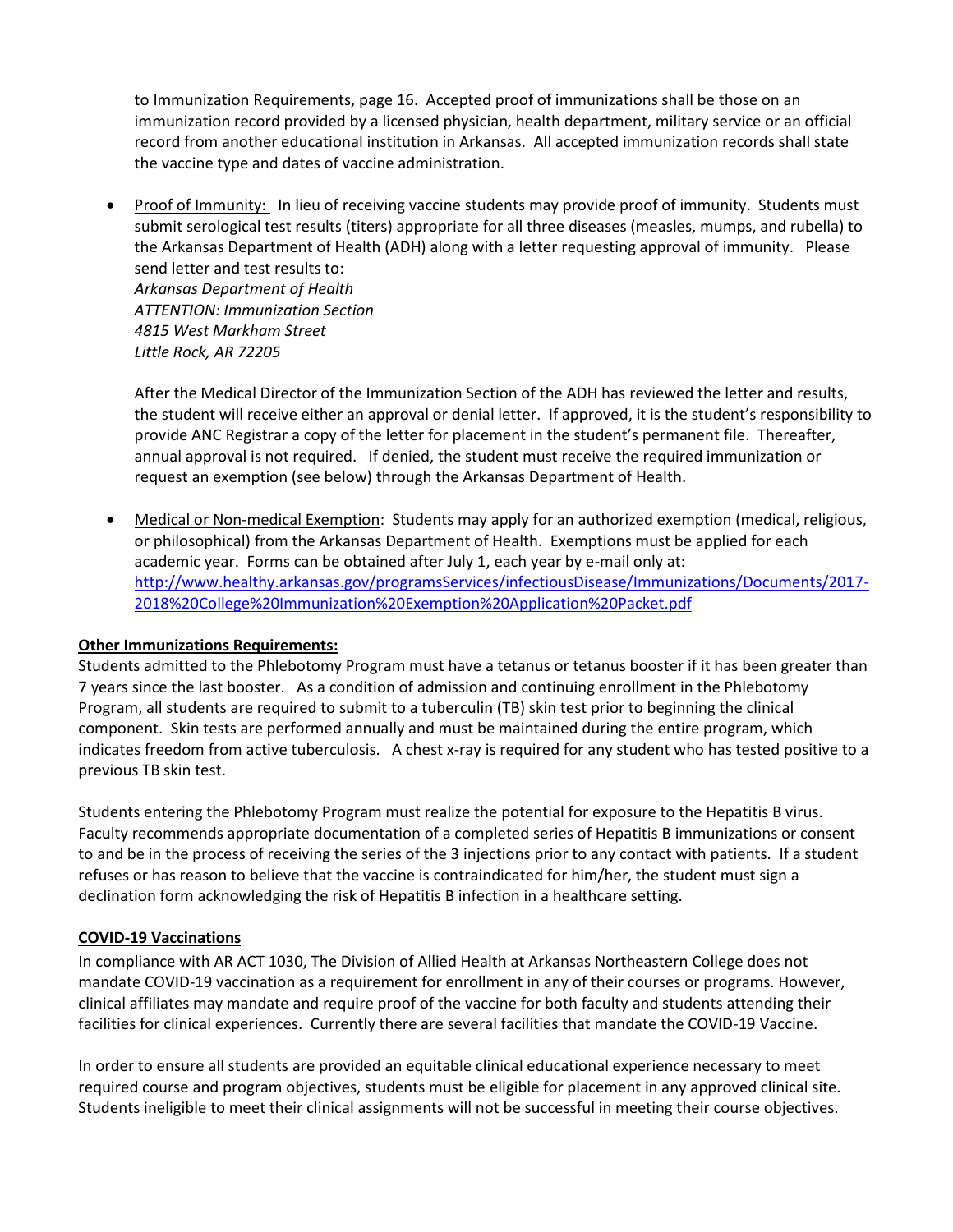# **Conviction of a Crime**

Persons convicted of a crime may not be eligible to take National or State Certifications. A criminal background check is required of all Phlebotomy students. Having a criminal background may not prohibit you from participation in the program; buy may prevent you from attending clinicals and meeting required clinical course objectives.

# **Background Verification Policy**

*Policy Statement:* Arkansas Northeastern College Allied Health Department requires students selected for admission into the Phlebotomy Program to complete a criminal background investigation by a third party vendor prior to beginning of clinicals.

All background verification information and results will be treated confidentially but will be accessible to the Phlebotomy Instructor, the Dean of Nursing, Allied Health & HPER and clinical agencies as warranted. All adverse or negative outcomes on the background verification checks will require permission from the clinical affiliate before a student is scheduled at that agency for a clinical rotation. This requires each clinical affiliate to independently determine if an adverse or negative outcome on the criminal background verification check will prohibit a student from being assigned in their facility.

Students will be responsible for all fees associated with any components of the background verification process. Students must authorize the background check verification by completing the background authorization form provided by the vendor.

Students found to be ineligible to complete clinical rotations due to an adverse or a negative outcome from the criminal background check will not be able to meet clinical and program objectives and therefore dismissal from the program will be necessary.

The background investigation is completed through a third party vendor. The investigation will include

- Criminal History Search
- National Sex Offender Registry
- Office of Inspector General (OIG)
- General Services Administration (GSA)
- Excluded Parties List System (EPLS)
- Elder Abuse Registry
- Child Abuse Registry
- MO Department of Health and Senior Services Family Care Safety Registry

#### **Academic Progression**

The Phlebotomy Program is competency based in skills and theory. In order to complete the Phlebotomy Program, a student must have satisfactory clinical performance and achieve an overall average of 70%. Any student not maintaining a "C" or better will need to repeat the course depending on seat availability. Probation and suspension will occur based on regular college policies.

# **Course Descriptions:**

#### **AH 16006 Phlebotomy**

This course includes skill development in the performance of blood collection methods using proper techniques and universal precaution. Emphasis is on infection prevention, proper patient identification, labeling of specimens and quality assurance, specimen handling, processing, and accessioning. The course has a 58-hour lecture/lab and includes a 120-hour clinical externship.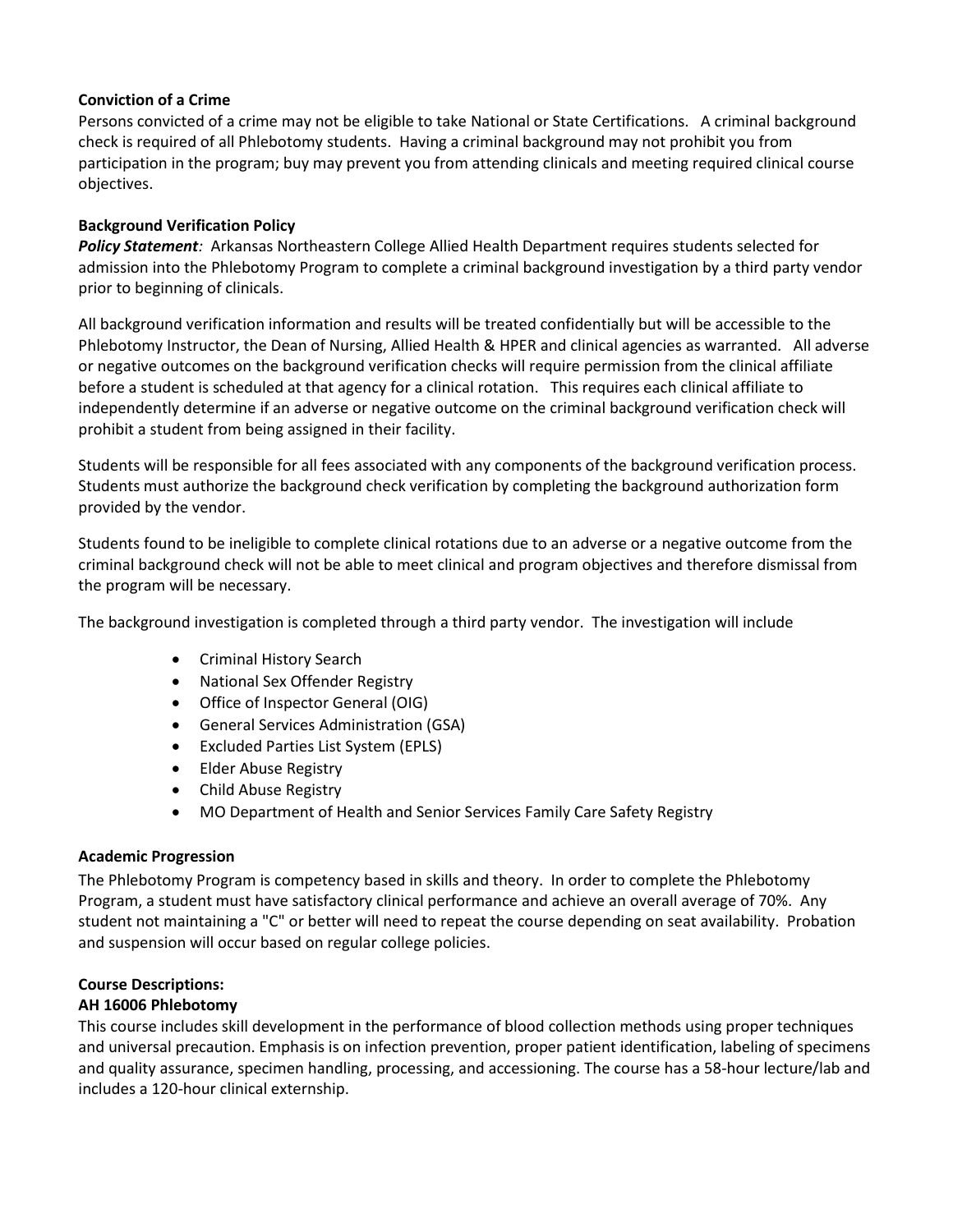# **AH 16011 Medical Terminology (***Pre or Co-requisite to AH 16006 Phlebotomy***)**

This course is designed to provide the basic structural background of prefixes, suffixes, and roots necessary for analyzing medical and scientific words. Emphasis is on structural analysis, pronunciation, pluralization, and spelling.

# **Functional Abilities**

The functional abilities are the non-academic requirements of the program, and they comprise physical, emotional and professional demands of a nurse. Take into consideration whether you can perform the following functions, with or without accommodations. If you determine that you are unable to do any of the skills listed and have a documented disability, you will need to determine if a reasonable accommodation can be provided. To request an accommodation, you will need to contact Arkansas Northeastern College's Student Services office and present documentation of your disability. *Students are required to read and sign understanding of the established Functional Abilities.*

# **The prospective student must have:**

- **1. Normal, compensated, or corrected vision** to participate actively in all demonstrations, laboratory exercises, classroom activities and clinical experiences in the various program. The student must be able to independently perform microscopic work; read charts, graphs, manuals, and instruments; and, make color comparisons and interpretations.
- **2. Normal, compensated, or corrected hearing** to independently communicate with patients, colleagues, and other health care practitioners.
- **3. Sufficient and appropriate eye-hand coordination and manual dexterity** to independently and safely perform phlebotomy techniques.
	- a. Have full range of motion of joints, ability to perform repetitive tasks and the ability to walk, stoop, bend, twist, reach, and occasionally kneel and squat.
	- b. Have fine motor abilities to use electronic keyboards to input and transmit data.
	- c. Have the ability to lift and move up to 50 pounds of weight daily.
- **4. Physical stamina to work long periods of time (4-8 hours) at tasks that demand bending, stooping, standing, and sitting.** 
	- a. Move freely and safely about the laboratory and the clinical setting.
	- b. Perform moderately taxing continuous physical activity.
	- c. Reach laboratory counters, shelves, patients lying in hospital beds or patients seated in blood collection furniture.
- **5. Mental, psychological, and emotional health** to independently perform with speed and accuracy in potentially and occasionally stressful situations. Individuals should give careful consideration to the mental and physical demands of the program prior to making application.
	- a. Demonstrate rational and appropriate behavior.
	- b. Tolerate taxing workloads, function effectively under stress, adapt to changing environments, display flexibility and learn to function in the face of uncertainties inherent to the clinical problems of many patients.
	- c. Recognize own stress level and communicate need for assistance appropriately.
	- d. Perform multiple tasks and establish priorities.
	- e. Calmly react to urgent situations.
	- f. Exercise good judgment in addition to the development of mature and sensitive relationships with patients.
	- g. Demonstrate compassion, integrity, concern for others; interest and motivation are personal qualities each applicant should possess.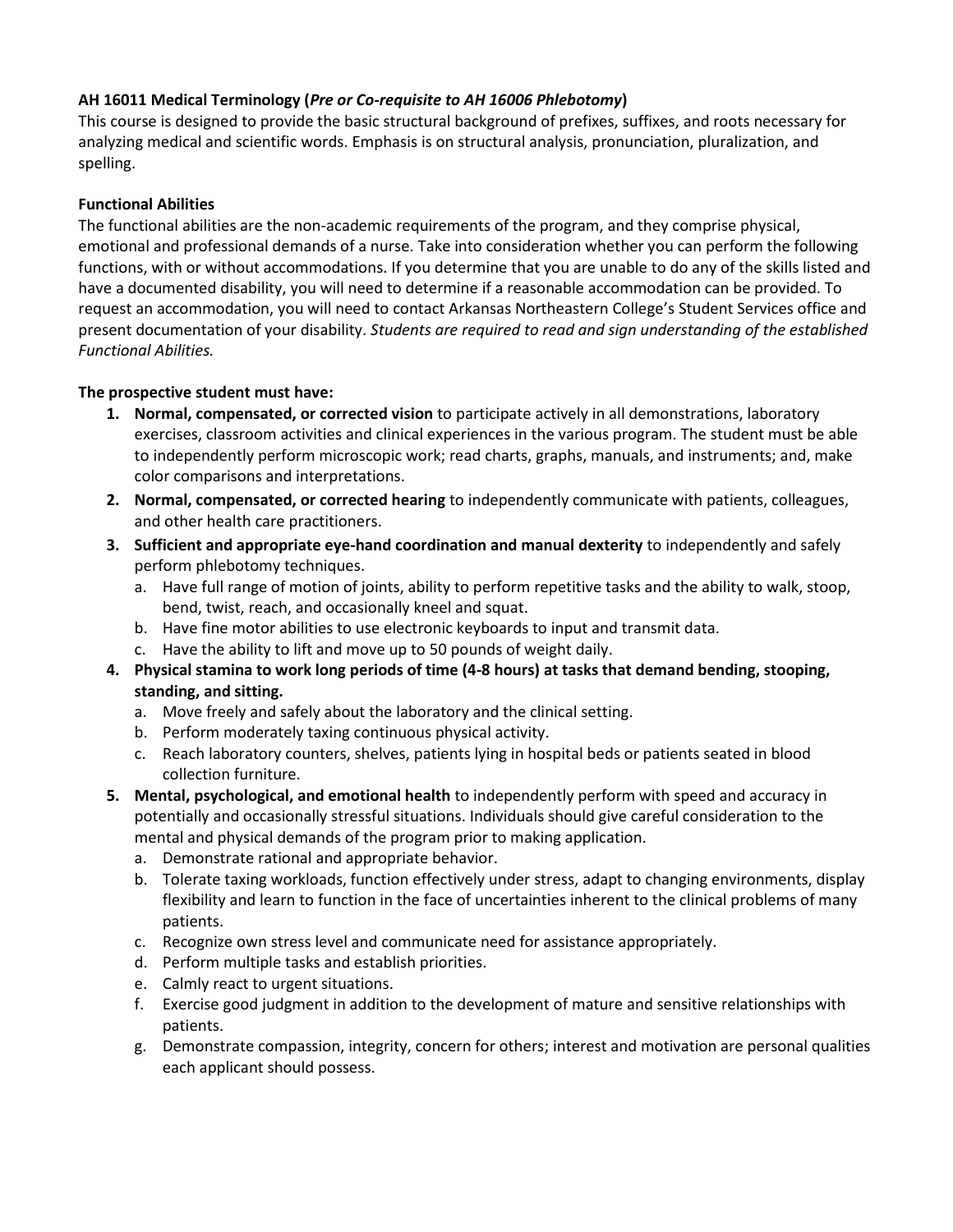# **Arkansas Northeastern College Certificate of Proficiency (CP) in Phlebotomy Cost List 2021-2022**

| <b>Per Credit Hour</b>     |               |
|----------------------------|---------------|
| \$72.00                    |               |
| 82.00                      |               |
| \$82.00                    |               |
| 132.00                     |               |
| 132.00                     |               |
|                            | <b>Totals</b> |
|                            | \$432.00      |
|                            | \$72.00       |
|                            | \$98.00       |
|                            | \$25.00       |
|                            | \$140.00      |
| <b>Total In-County</b>     | \$767.00      |
| <b>Total Out-of-County</b> | \$837.00      |
|                            |               |
|                            | \$125.00      |
|                            | \$80.00       |
|                            | \$205.00      |
|                            |               |
|                            | \$55.00       |
|                            | \$100.00      |
|                            | \$150.00      |
|                            | \$130.00      |
|                            | \$45.00       |
|                            | \$120         |
|                            | \$600.00      |
|                            |               |

| <b>Total Program Projected Cost:</b> | <b>Total In-County</b>     | \$1,572.00 |
|--------------------------------------|----------------------------|------------|
|                                      | <b>Total Out-of-County</b> | \$1,642.00 |
|                                      |                            |            |

*\*Costs are estimated at time of document completion and are subject to change. Updated 08/2021*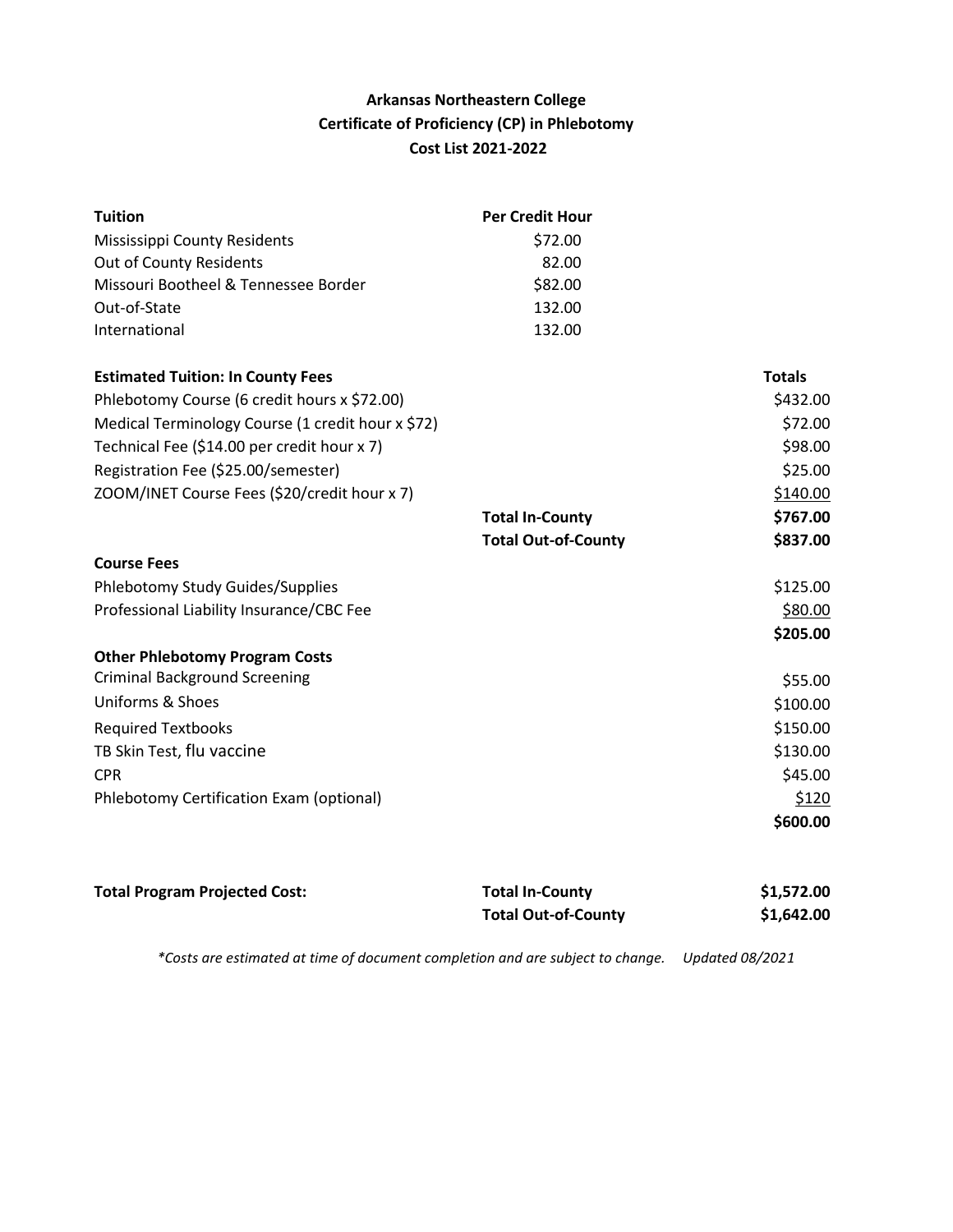# **Arkansas Northeastern College Statement of Responsibility & Understanding of Functional Categories Phlebotomy Course**

# **Please hand-deliver or complete and mail with Application:**

Arkansas Northeastern College ATTN: Attention: Mr. Jack Neil, Advising Specialist P. O. Box 1109 Blytheville, AR 72316-1109

# **Statement of Responsibility and Understanding**:

The following statements of responsibility indicate your understanding of the requirements necessary for evaluation of your file for possible admission into the ANC Phlebotomy Course. Please sign and submit with program application to the Nursing & Allied Health Advising Specialist.

- I have received information from Arkansas Northeaster College concerning admission requirements for the Phlebotomy Course. I understand that it is my responsibility to ensure that all entrance criteria are met.
- I acknowledge I have read, understand, and will abide by the policies and guidelines in the ANC COVID-19 pandemic related updates and or announcements posted on the ANC Portal.
- I accept the responsibility to validate that all copies of my transcripts and test scores are received by the Advising Specialist (including those on file in other ANC offices). I also accept the responsibility to have all transcripts from other colleges submitted and evaluated by the ANC Registrar.
- I understand that Phlebotomy is a discipline with cognitive, sensory, affective, and psychomotor performance requirements. I understand that, if necessary and if I meet certain documentation requirements of a disability, I must contact ANC Student Services at (870) 762-3180 to request accommodations.
- I have read and I understand the Functional Ability Categories specific to a student in the Phlebotomy program and am able to meet the Functional Abilities as presented, and have been provided with information concerning accommodations or special services if needed at this time.

I understand that my Application for Admission in the Phlebotomy Course will not be filed or considered unless my signature is on this form.

\_\_\_\_\_\_\_\_\_\_\_\_ \_ \_\_\_\_\_\_\_\_\_\_\_\_\_\_\_\_\_\_\_\_\_\_\_\_\_\_\_\_\_\_\_

\_\_\_\_\_\_\_\_\_\_\_\_\_\_\_\_\_\_\_\_\_\_\_\_\_\_\_\_\_\_\_\_\_\_\_\_\_\_\_\_\_\_\_ Name of Student **(Please Print)**

Signature **(legible please) Date**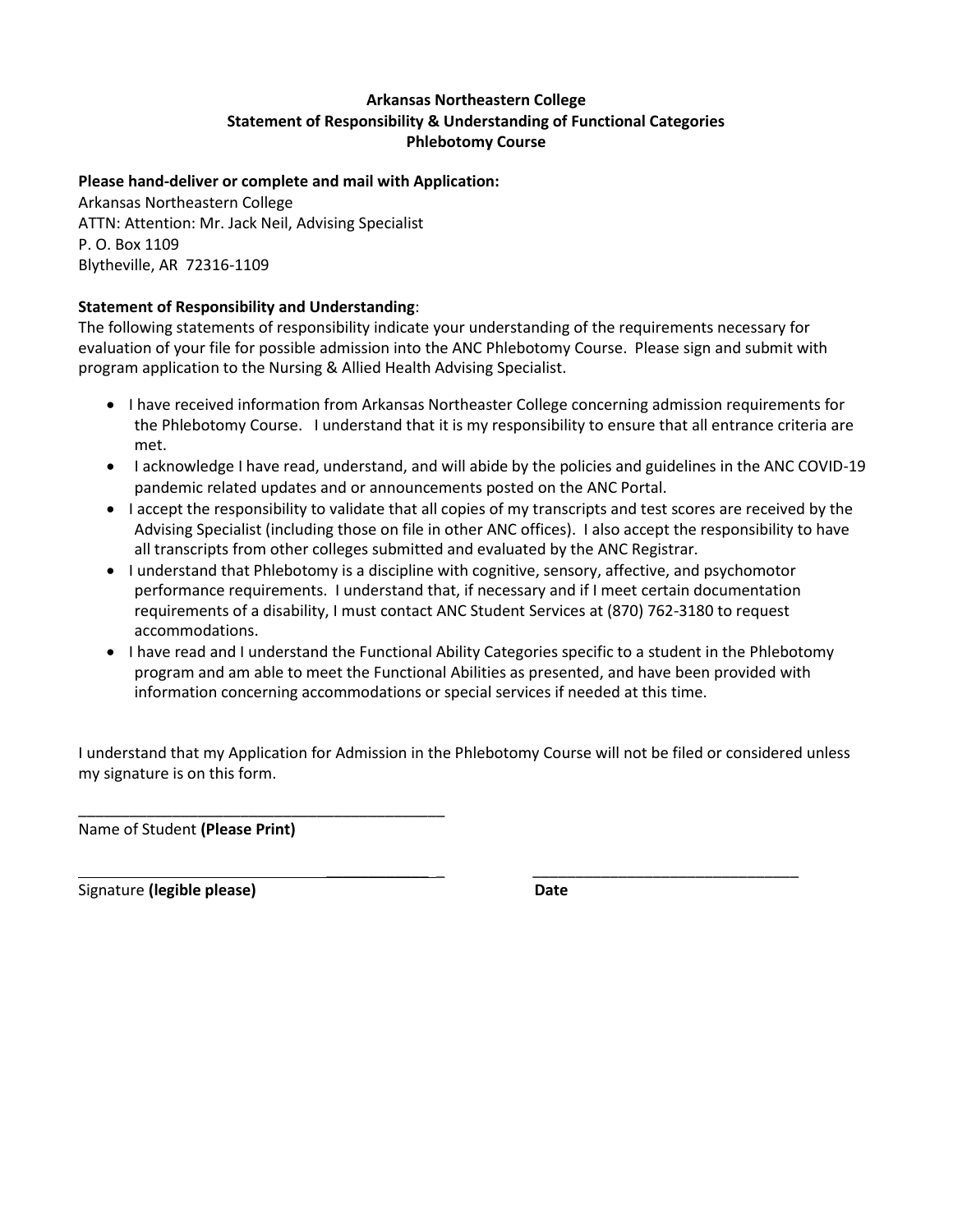# **Arkansas Northeastern College Phlebotomy Certification Program Application for Admission**

| <b>Submit Application to:</b><br>Arkansas Northeastern College<br>Attention: Jack Neil, Advising Specialist<br>2501 South Division<br>P.O. Drawer 1109<br>Blytheville, AR 72316-1109                                                      |                                    |                 |                |
|-------------------------------------------------------------------------------------------------------------------------------------------------------------------------------------------------------------------------------------------|------------------------------------|-----------------|----------------|
|                                                                                                                                                                                                                                           |                                    |                 |                |
|                                                                                                                                                                                                                                           | Last / Middle / First / Maiden     |                 |                |
| Home Phone (______) ________________Cell (______) ____________________Work (______) _________________________                                                                                                                             |                                    |                 |                |
| Mailing Address Mail and Mailing Address                                                                                                                                                                                                  |                                    |                 |                |
|                                                                                                                                                                                                                                           | City / State / Zip                 |                 |                |
| Physical Address <b>Contract Contract Contract Contract Contract Contract Contract Contract Contract Contract Contract Contract Contract Contract Contract Contract Contract Contract Contract Contract Contract Contract Contra</b>      |                                    |                 |                |
|                                                                                                                                                                                                                                           | Street Number / City / State / Zip |                 |                |
|                                                                                                                                                                                                                                           |                                    |                 |                |
|                                                                                                                                                                                                                                           |                                    |                 |                |
| This data is for statistical purposes only and does not affect admission status. (Information is optional)                                                                                                                                |                                    |                 |                |
|                                                                                                                                                                                                                                           |                                    |                 |                |
| Do you consider yourself Hispanic or Latino? Yes___ No ___ Check all that apply:                                                                                                                                                          |                                    |                 |                |
| □ American Indian/Alaskan Native □ Asian/ Pacific Islander □ Black/African American                                                                                                                                                       |                                    |                 |                |
|                                                                                                                                                                                                                                           |                                    |                 |                |
| High School Attended <b>Example 2018</b> Date of Graduation <b>Contract Contract Contract Contract Contract Contract Contract Contract Contract Contract Contract Contract Contract Contract Contract Contract Contract Contract Cont</b> |                                    |                 |                |
|                                                                                                                                                                                                                                           | Name / City / State                |                 |                |
| Colleges, Universities or other Schools Attended (May use back of application if needed):                                                                                                                                                 |                                    |                 |                |
|                                                                                                                                                                                                                                           |                                    |                 |                |
|                                                                                                                                                                                                                                           |                                    |                 |                |
|                                                                                                                                                                                                                                           | (Dates Attended)                   | (Hrs. Attended) | (Degree) (GPA) |
|                                                                                                                                                                                                                                           |                                    |                 |                |
|                                                                                                                                                                                                                                           |                                    |                 |                |
| (Institution)                                                                                                                                                                                                                             | (Dates Attended)                   | (Hrs. Attended) | (Degree) (GPA) |
| Have you ever held a license in any healthcare profession? Yes _________ No_______<br>Have you ever been convicted of a crime? Yes ________ No _______                                                                                    |                                    |                 |                |
| I acknowledge that all information provided is true and that misrepresenting the truth may lead to dismissal from                                                                                                                         |                                    |                 |                |

the Phlebotomy Certification Program. I understand that if I have been convicted of a crime I need to meet with the Program Director and that I may not be eligible to work in certain clinical settings or in some cases set or hold certain certifications.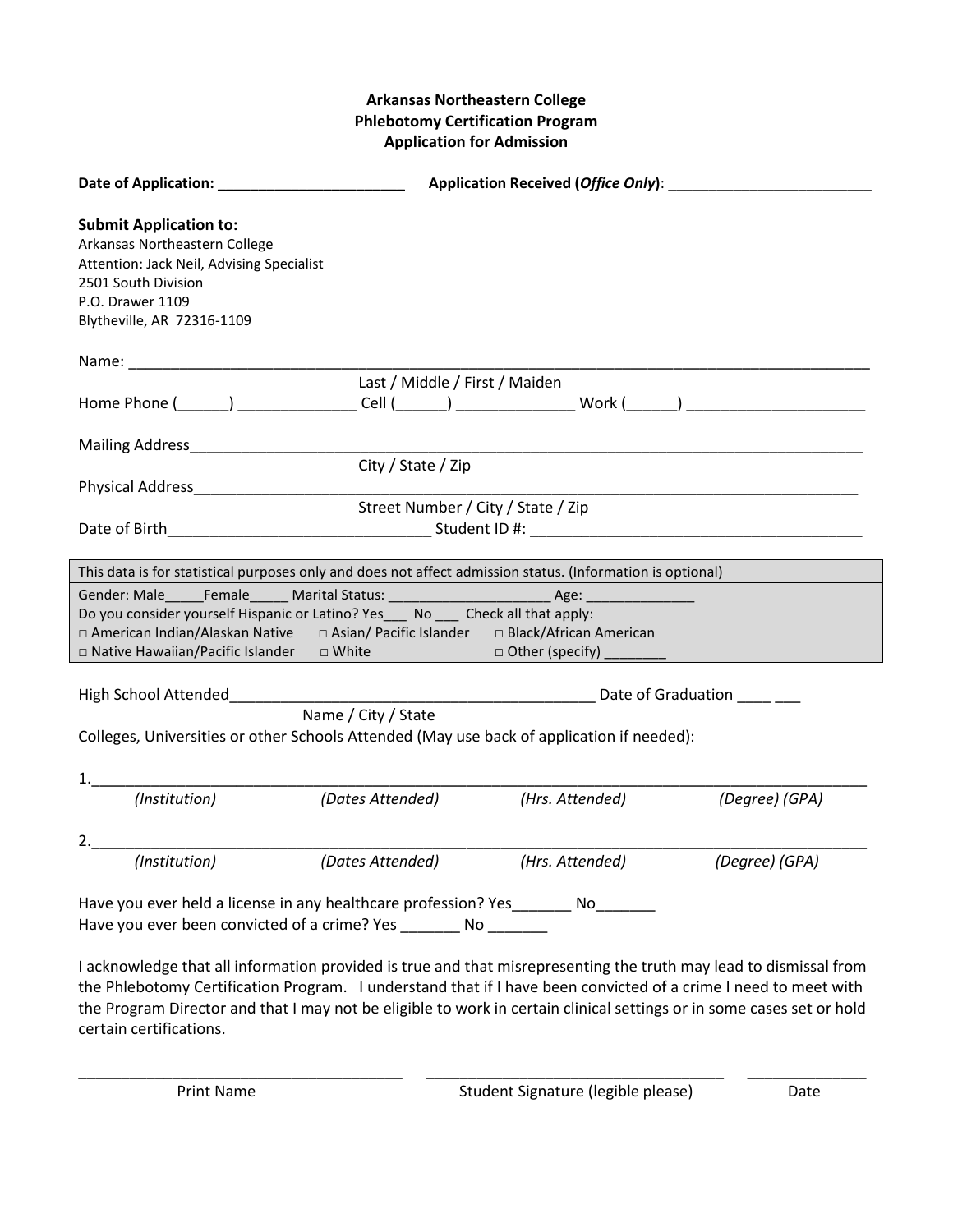# **Arkansas Northeastern College Allied Health Programs (Nursing Assistant & Phlebotomy) Personal Health Data and Medical History**

The information provided on this form is confidential and will be used only as an aid in providing necessary health care if an emergency were to arise while a student in the one of the Allied Health Programs or to determine if medical clearance is necessary prior to entering the program. Students who are pregnant or who have an altered health status must have written approval from their physician to enter or continue in clinical rotations. Students must meet all stated clinical outcomes and objectives along with meeting all attendance requirements.

| <b>Name</b>                           |              |                | Student ID#   |              |
|---------------------------------------|--------------|----------------|---------------|--------------|
| Last                                  | <b>First</b> | <b>Middle</b>  |               |              |
| <b>Address</b>                        |              |                |               | Phone #      |
| <b>Street</b>                         | <b>City</b>  | <b>State</b>   | Zip           |              |
| Date of Birth                         | Age          | Gender         | <b>Height</b> | Weight       |
| <b>Physician</b>                      |              |                |               |              |
| <b>Name</b>                           |              | <b>Address</b> |               | Phone #      |
| <b>Known Allergies</b>                |              |                |               |              |
| Person to Notify in Case of Emergency |              |                | Phone#        | Relationship |

Attach proof of current **Tuberculosis skin test** or chest x-ray, as appropriate.

#### **Students are responsible for their own Health and Accident Insurance.**

ANC does not provide medical related services, nor does the College assume responsibility for injuries incurred during any College related activity.

#### **Please respond to the following health related questions by indicating "yes" or "no":**

| Condition                                         |            | Have you ever had: |            | Do you presently have: |
|---------------------------------------------------|------------|--------------------|------------|------------------------|
| Orthopedic (Bone) Problems                        | <b>Yes</b> | No.                | <b>Yes</b> | No.                    |
| Chemical Dependency (Alcohol/Drugs)               | Yes        | No.                | <b>Yes</b> | No.                    |
| Chronic Communicable Disease                      | Yes        | No.                | Yes        | No.                    |
| Psychiatric (Mental Health) Problems              | Yes        | No                 | Yes        | No.                    |
| <b>Dental Problems</b>                            | Yes        | No                 | Yes        | No.                    |
| Neurological (Nerve) Problems                     | <b>Yes</b> | No                 | <b>Yes</b> | No.                    |
| Cardiovascular (Heart) Problems                   | <b>Yes</b> | No                 | <b>Yes</b> | No.                    |
| Respiratory (Lung) Problems                       | <b>Yes</b> | No                 | <b>Yes</b> | No.                    |
| <b>Other Significant Health Problems</b><br>List: | Yes        | No                 | Yes        | No.                    |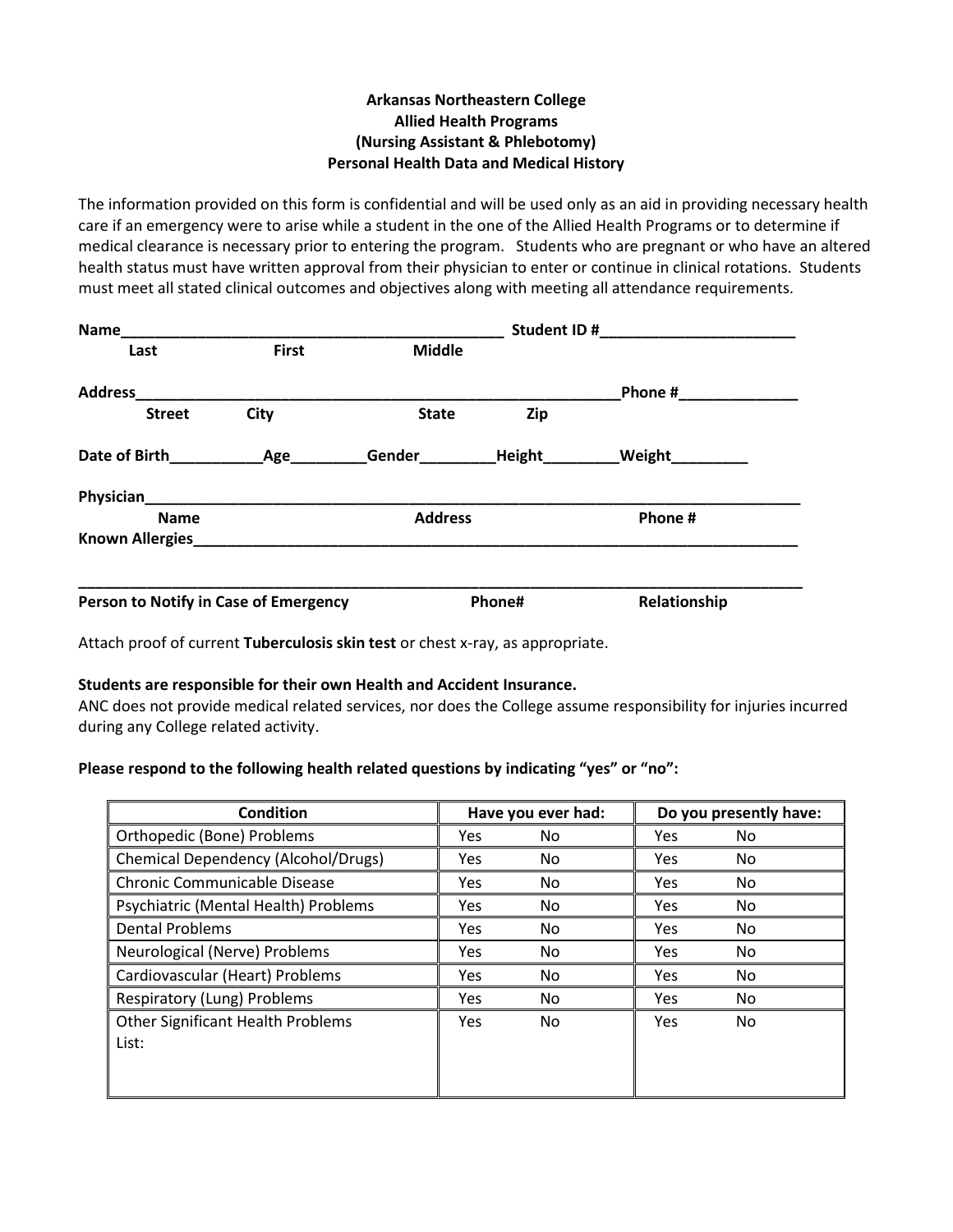Please describe any health problems below. Include duration, treatments, and resolution of the health problems. **\_\_\_\_\_\_\_\_\_\_\_\_\_\_\_\_\_\_\_\_\_\_\_\_\_\_\_\_\_\_\_\_\_\_\_\_\_\_\_\_\_\_\_\_\_\_\_\_\_\_\_\_\_\_\_\_\_\_\_\_\_\_\_\_\_\_\_\_\_\_\_\_\_\_\_\_\_\_\_\_\_\_\_\_\_\_\_\_\_\_\_\_\_**

**\_\_\_\_\_\_\_\_\_\_\_\_\_\_\_\_\_\_\_\_\_\_\_\_\_\_\_\_\_\_\_\_\_\_\_\_\_\_\_\_\_\_\_\_\_\_\_\_\_\_\_\_\_\_\_\_\_\_\_\_\_\_\_\_\_\_\_\_\_\_\_\_\_\_\_\_\_\_\_\_\_\_\_\_\_\_\_\_\_\_\_\_\_ \_\_\_\_\_\_\_\_\_\_\_\_\_\_\_\_\_\_\_\_\_\_\_\_\_\_\_\_\_\_\_\_\_\_\_\_\_\_\_\_\_\_\_\_\_\_\_\_\_\_\_\_\_\_\_\_\_\_\_\_\_\_\_\_\_\_\_\_\_\_\_\_\_\_\_\_\_\_\_\_\_\_\_\_\_\_\_\_\_\_\_\_\_**

|                             | Please list any medications you are currently taking (prescribed and over-the-counter) |                                                                                                                                                                                                                                    |  |
|-----------------------------|----------------------------------------------------------------------------------------|------------------------------------------------------------------------------------------------------------------------------------------------------------------------------------------------------------------------------------|--|
|                             |                                                                                        |                                                                                                                                                                                                                                    |  |
|                             |                                                                                        |                                                                                                                                                                                                                                    |  |
|                             | student if he/she attempts to meet the performance criteria.                           | Medical clearance is required on any health problem that could interfere with the ability of the student to meet<br>the performance criteria for the program, endanger the safety of a patient and/or jeopardize the health of the |  |
|                             |                                                                                        | I understand that being a student in the Allied Health Programs and to practice as a NA or Phlebotomist will<br>require me to have certain functional abilities as documented in the respective Program's Information Guidelines.  |  |
| <b>Student Printed Name</b> | <b>Student Signature</b>                                                               | Date                                                                                                                                                                                                                               |  |
| For Instructor use only:    |                                                                                        |                                                                                                                                                                                                                                    |  |
|                             | requesting Medical Clearance: Yes _______ No ______                                    | After review of the Student's Health Statement and in consultation (if indicated) with the student, I am                                                                                                                           |  |
| Comments/Notes:             |                                                                                        |                                                                                                                                                                                                                                    |  |
|                             |                                                                                        |                                                                                                                                                                                                                                    |  |

**\_\_\_\_\_\_\_\_\_\_\_\_\_\_\_\_\_\_\_\_\_\_\_\_\_\_\_\_\_\_\_\_\_\_\_\_\_\_\_\_ \_\_\_\_\_\_\_\_\_\_\_\_\_\_\_\_\_** 

**Instructor Signature Date**